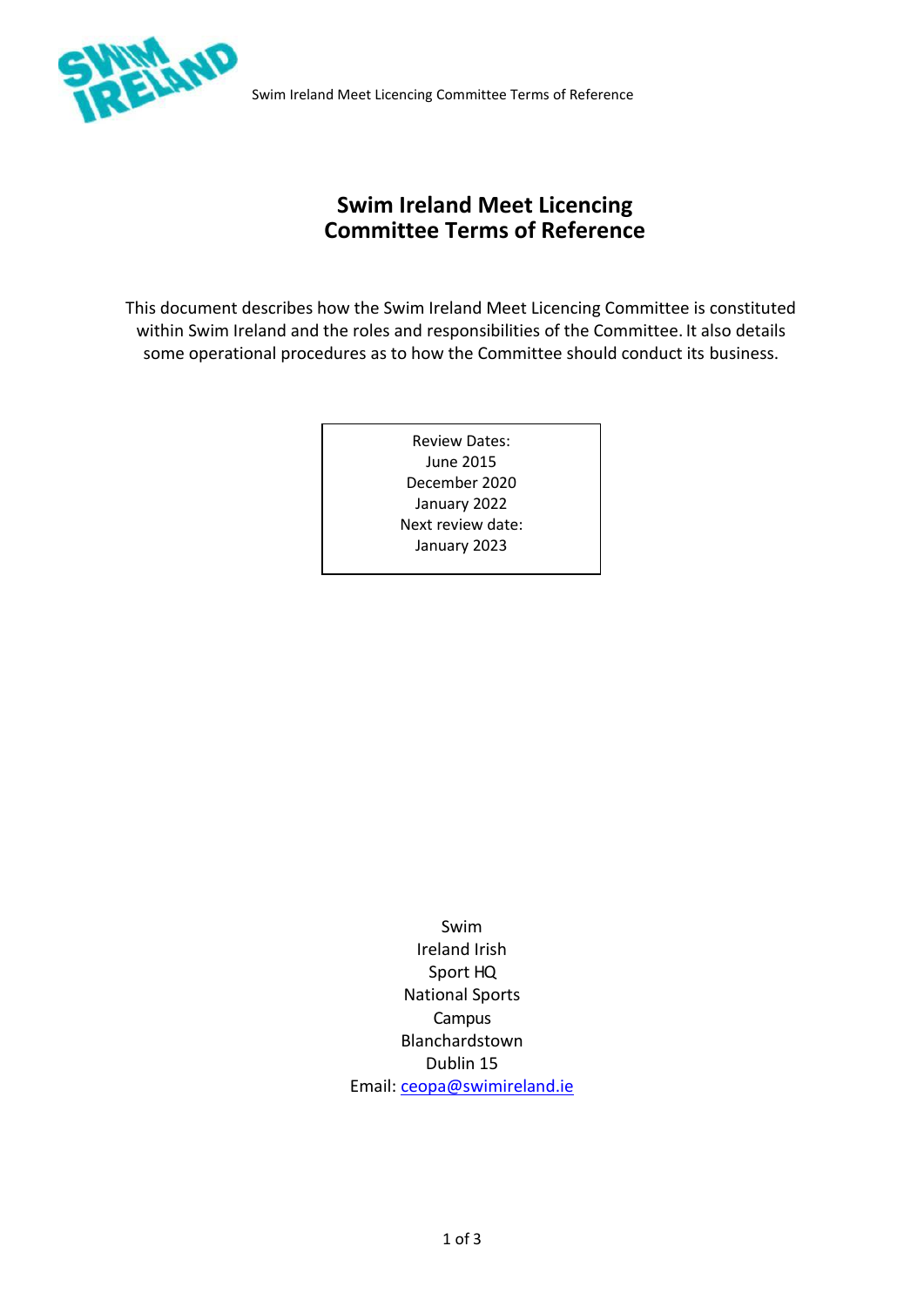

# **Terms of Reference Swim Ireland Meet Licencing Committee**

The following terms of reference may be subject to alteration or amendment at any time by resolution of the Swim Ireland Board.

### **1. Composition of the Committee**

There shall be a maximum of four persons on the Committee. Each Region shall elect one representative at their Annual Regional Conference. The Region shall make these nominations in accordance with general Swim Ireland principles with respect to nominations. Members of the Committee shall hold office from the Swim Ireland AGM until the conclusion of the following AGM.

Where the Committee does not ordinarily achieve a minimum gender balance of 70/30 through elections, the Committee shall co-opt additional members in order to achieve that balance.

## **2. Quorum**

The quorum for the transaction of the business of the Committee shall be the number of members present in person and entitled to vote which equals 50% plus one of the total number of appointed Committee members. Accordingly, for a Committee of four appointed persons the quorum is three.

### **3. Communication & Authority Structure**

The Committee is a sub-committee of Swim Ireland. The Committee reports directly to the Board of Swim Ireland through the CEO/Office. The Board shall approve the Committee's yearly objectives (which shall be agreed and set out by the committee at its first meeting) and that the Committee will then be authorised to proceed to implement same without further approval save where such objectives are altered significantly.

The Committee must provide reports and/or information to the CEO within ten days of meetings (copying the SI Secretary) and prior to the implementation of any decisions. If the Committee have not heard back from the CEO (or other SI staff member) within ten days of the sending of the minutes with any concerns, the Committee may proceed to implement the decisions. The CEO will review all reports received from Committees and will contact the Officers if she/he has any concerns arising from any report. The Officers shall decide how to proceed in the event of concerns being raised.

The Committee shall provide any additional report/information requested by the Board through the Company Secretary and/or CEO. The Committee must also submit quarterly reports including primarily an update on goals and objectives set and on the level of progress that has been made with respect to same. Matters discussed at meetings will remain confidential unless otherwise agreed.

### **4. Role**

The Committee is responsible for the roll out and implementation of the Swim Ireland Meet Licensing Programme. The Committee shall be supported by Swim Ireland Staff.

### **5. Specific Responsibilities**

In conjunction with the Swim Ireland Competitions Officer and National Meet Licence Coordinator the Committee shall;

• Consider applications for Club and Region Meet Licenses in accordance with agreed procedures